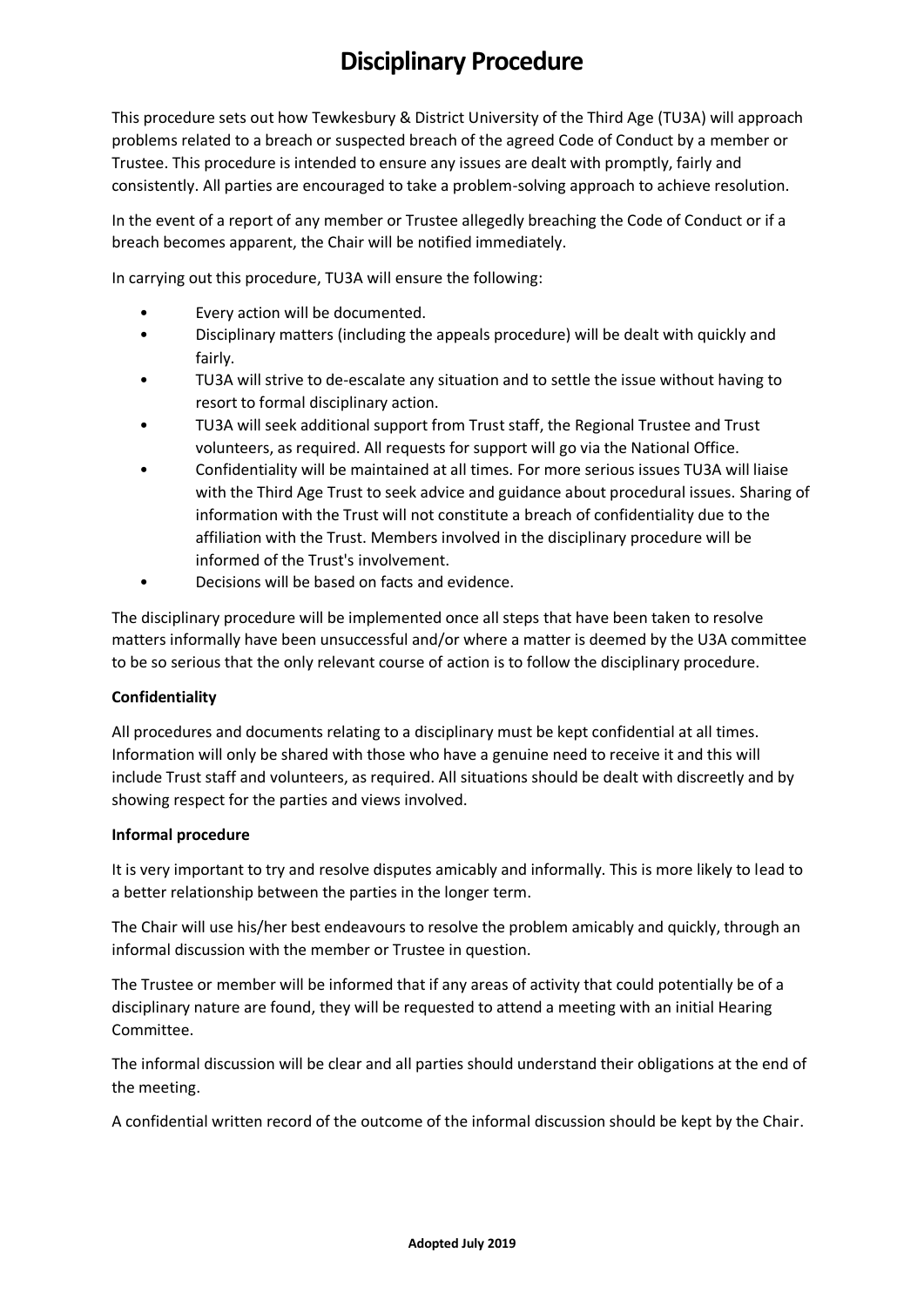# **Formal procedure**

However, if the initial process is not effective in reaching a solution or if it is felt that the alleged breach is serious enough to require formal disciplinary action, the Chair will appoint two investigating trustees (who are not involved or connected to any party in the alleged breach) to investigate it.

The Chair will appoint a subcommittee of a minimum 2/3 committee members (where possible) to hear the alleged breach.

The result of these investigations must not be disclosed to any other Trustees, at this stage, in order to not bias any appeal.

The timetable for the date of the meeting to hear the breach of code of conduct will be short, preferably within 14 days from the date that the Chair is first advised.

A letter will be sent to the member/Trustee who is alleged to have breached the Code of Conduct for the purpose of:

- Advising they are subject to a formal disciplinary procedure.
- Advising them of what constitutes the alleged breach of Code of Conduct.
- Asking for their response to the breach in writing.
- Advising them of the date of the breach hearing.
- Advising that they can also attend the subcommittee meeting to state their response in addition to their written response.
- Advising them they may choose to bring a companion, if they wish, who will also be bound by confidentiality.

If the member/Trustee advises that there are witnesses to the incident(s) who are willing to give representations, they will ask those witnesses to contact the subcommittee to agree to giving a statement relating to the specific incident(s) that they have witnessed. It is important that any statements taken are a factual representation of what the witness says. The statement should not be an interpretation or opinion of what he/she says.

# **The Hearing Committee**

The Hearing Committee will be the members of the Committee appointed by the Chair.

The initial Hearing Committee will examine the matter, considering any written statements submitted, verbal statements and any mitigating circumstances. From this the Hearing Committee will agree whether any disciplinary action has taken place.

The full Committee may be told that a disciplinary procedure has been initiated and is being dealt with, but not given any of the detail. This is necessary in order not to bias any appeal that they may be required to hear at a later date.

*Note: If the Chair of the Committee is suspected to have breached the Code of Conduct, then the Vice Chair will replace the Chair in the procedure. In this case, and in the event of an appeal, the Vice Chair may choose to ask committee members from a neighbouring U3A or seek advice or request attendance from Third Age Trust staff or Trustees.* 

The initial Hearing Committee may decide there is no breach of conduct in which case they will advise the member or Trustee of this outcome.

If they do feel that the code of conduct has been breached they can consider any of the following possible forms of disciplinary action. Levels 4 and 5 will only be invoked in the case of significant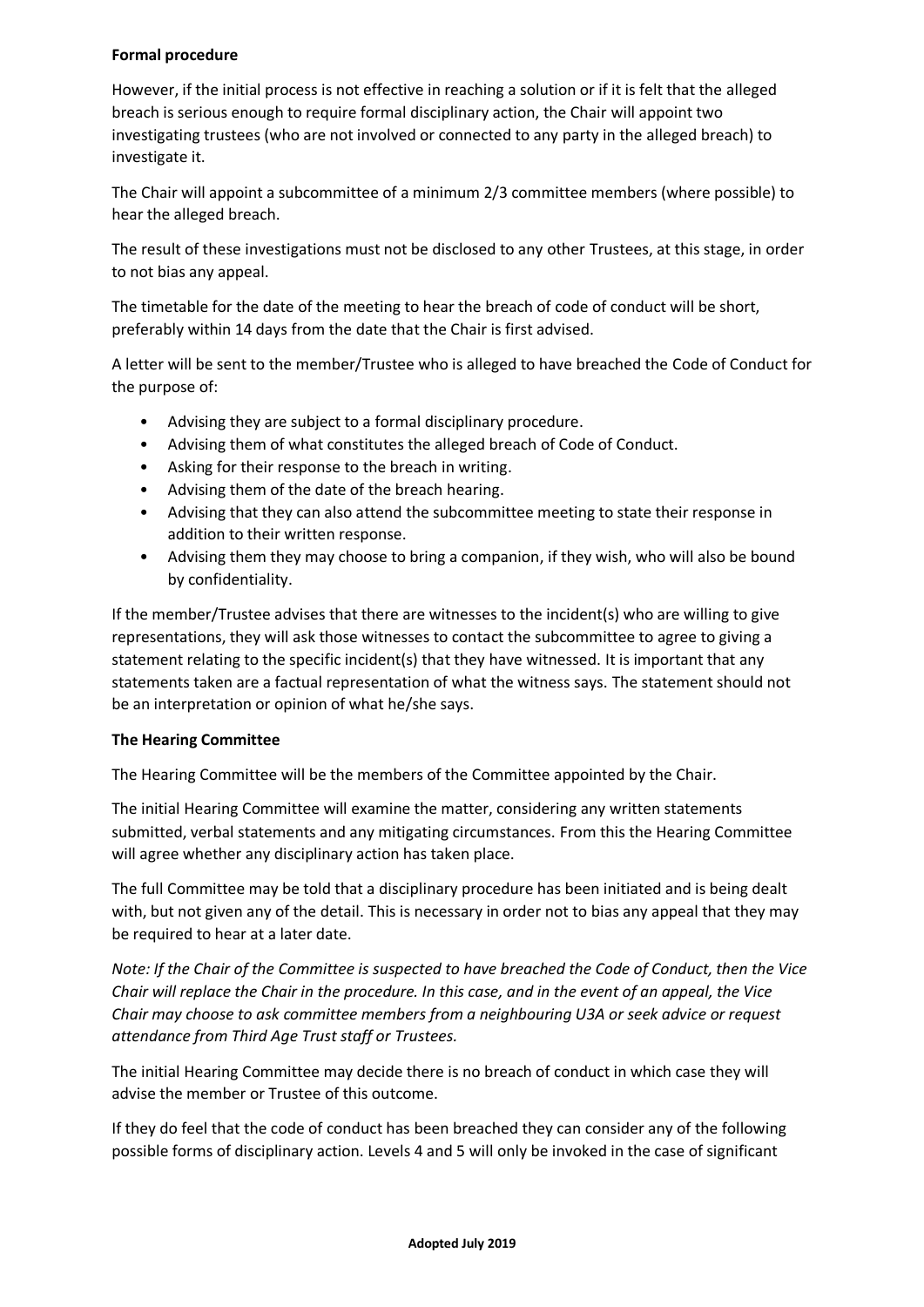breaches of the code or a persistent repetition of behaviour about which the member or Trustee has previously been warned, such as not complying with the terms of the constitution.

## **Levels of action**

Level 1

No case to answer. No further action necessary.

## Level 2

A verbal warning which makes clear the nature of the unacceptable behaviour and includes a warning about future conduct and the consequences of non-compliance. The Chair should give the warning on behalf of the initial Hearing Committee. Details of the warning should be recorded, dated and kept on file.

## Level 3

A written warning from the Chair, on behalf of and agreed by the Subcommittee, itemising the unacceptable behaviour, stating the improvement required with immediate effect and the consequences of continued non-compliance.

### Level 4

A final written warning as above, which states that if the behaviour is repeated the member or Trustee will be asked to leave the TU3A or Committee, with immediate effect.

### Level 5

The Trustee or member is asked to leave either the Committee or the U3A.

## **Gross misconduct**

If there is a case to answer, for most problems the process will start at Level 1. However, in the case of an extremely serious proven misdemeanour, for example:

- Sexual/racial abuse, discrimination, harassment, bullying.
- Dangerous or violent behaviour.
- Falsification of expense claims.
- Theft.
- Malicious damage.
- Conduct which brings the U3A into disrepute or is prejudicial to the U3A or the running of the U3A.

The committee has the right to move immediately to Levels 4 or 5, including asking the Trustee or member to leave.

### **Decision**

The decision should be communicated in writing to the member or Trustee advising him/her if the breach of the code of conduct has been upheld or not upheld.

If the breach has been upheld, they will be informed:

- Of the action that will be taken as a result;
- that they have the right of appeal;
- That the right of appeal can only relate to the original breach;
- That the appeal request must be lodged with the Chair within 14 days from the date the decision is communicated.